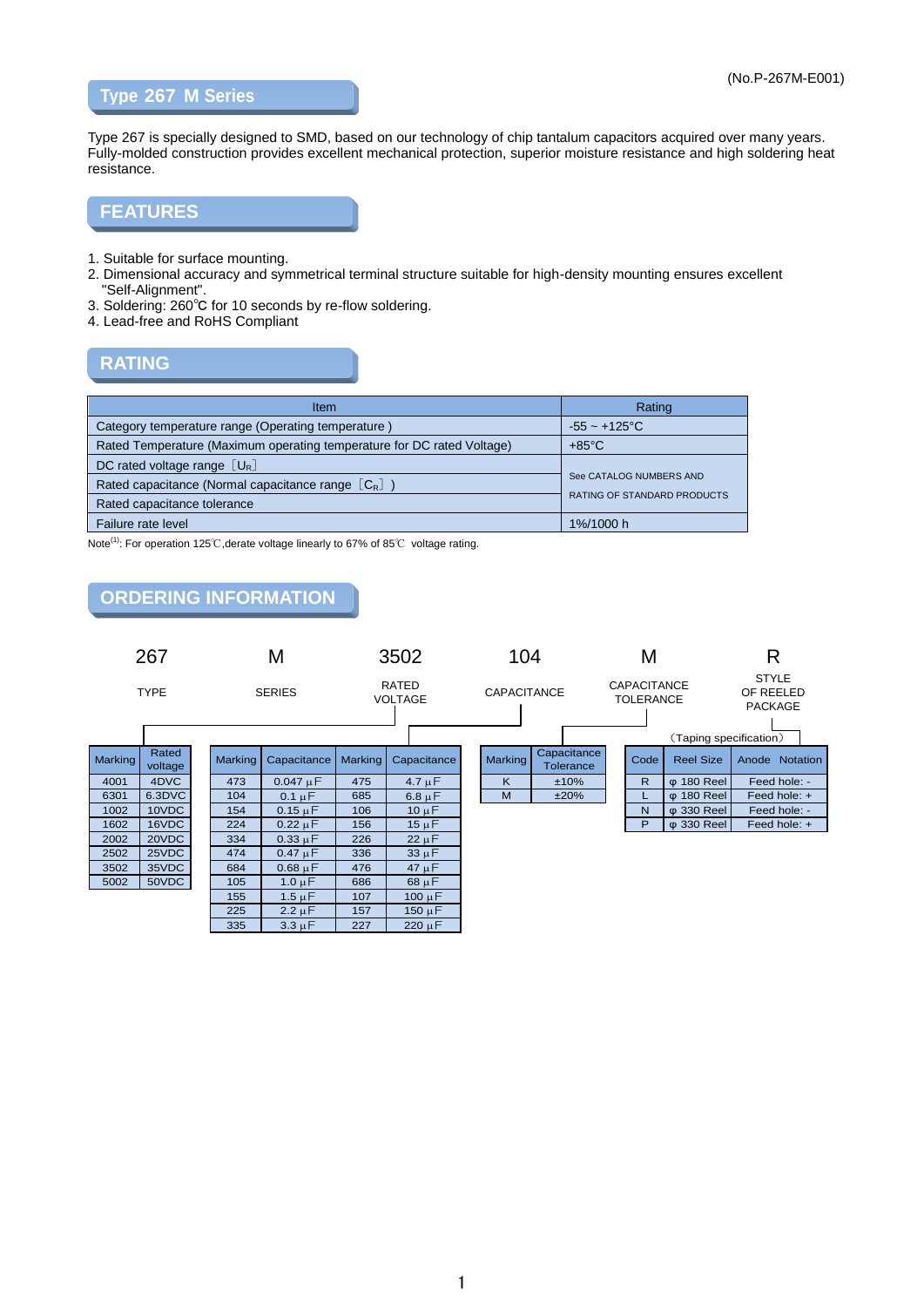## **DIMENSIONS**











| Case<br>Code   | <b>EIA Code</b> | $L\pm 0.2$ | W±0.2 | T±0.2 | $P_1 \pm 0.2$ | $P_2$ min. | C±0.1 |
|----------------|-----------------|------------|-------|-------|---------------|------------|-------|
|                | 3216            | 3.2        | 1.6   | 1.6   | 0.75          | 1.4        | 1.2   |
| B              | 3528            | 3.5        | 2.8   | 1.9   | 0.8           | 1.5        | 2.2   |
| C <sub>3</sub> | 6032            | 6.0        | 3.2   | 2.5   | 1.3           | 3.0        | 2.2   |
| D <sub>3</sub> | 7343            | 7.3        | 4.4   | 2.8   | 1.3           | 4.0        | 2.4   |
| н              | 7343H           | 7.3        | 4.4   | 4.1   | 1.3           | 4.0        | 2.4   |
|                | 7257            | 7.3        | 5.8   | 3.5   | 1.3           | 4.0        | 3.5   |

### **MARKING**

[ A case ]

[ B case ]

[C3, D3, H, E case]





Note(<sup>1</sup>) Date codes are based on the Annex 1 Table 13 of JIS C 5101-1.

Note(<sup>2</sup>) First two digits are significant figures of capacitance value(pF). Third digit is the number of zeros following.

## **RECOMMENDED SOLDER PAD LAYOUT**



|        |                |                 |             |        |     | (mm)         |
|--------|----------------|-----------------|-------------|--------|-----|--------------|
|        |                |                 | a           |        |     |              |
|        | Case Code      | <b>EIA Code</b> | <b>Flow</b> | Reflow | b   | $\mathbf{C}$ |
|        | A              | 3216            | 3.0         | 2.0    | 1.5 | 1.5          |
| q      | B              | 3528            | 3.2         | 2.0    | 2.4 | 1.8          |
|        | C <sub>3</sub> | 6032            | 4.2         | 2.4    | 2.5 | 3.3          |
| C<br>a | D <sub>3</sub> | 7343            | 5.2         | 2.4    | 2.7 | 4.6          |
|        | E              | 7257            | 5.6         | 2.4    | 3.8 | 4.6          |
|        | H              | 7343H           | 5.2         | 2.4    | 2.7 | 4.6          |

In order to expect the self alignment effect, it is recommended that land width is almost the same size as terminal of capacitor,and space between lands (c) nearly equal to the space between terminals for appropriate soldering.

### 2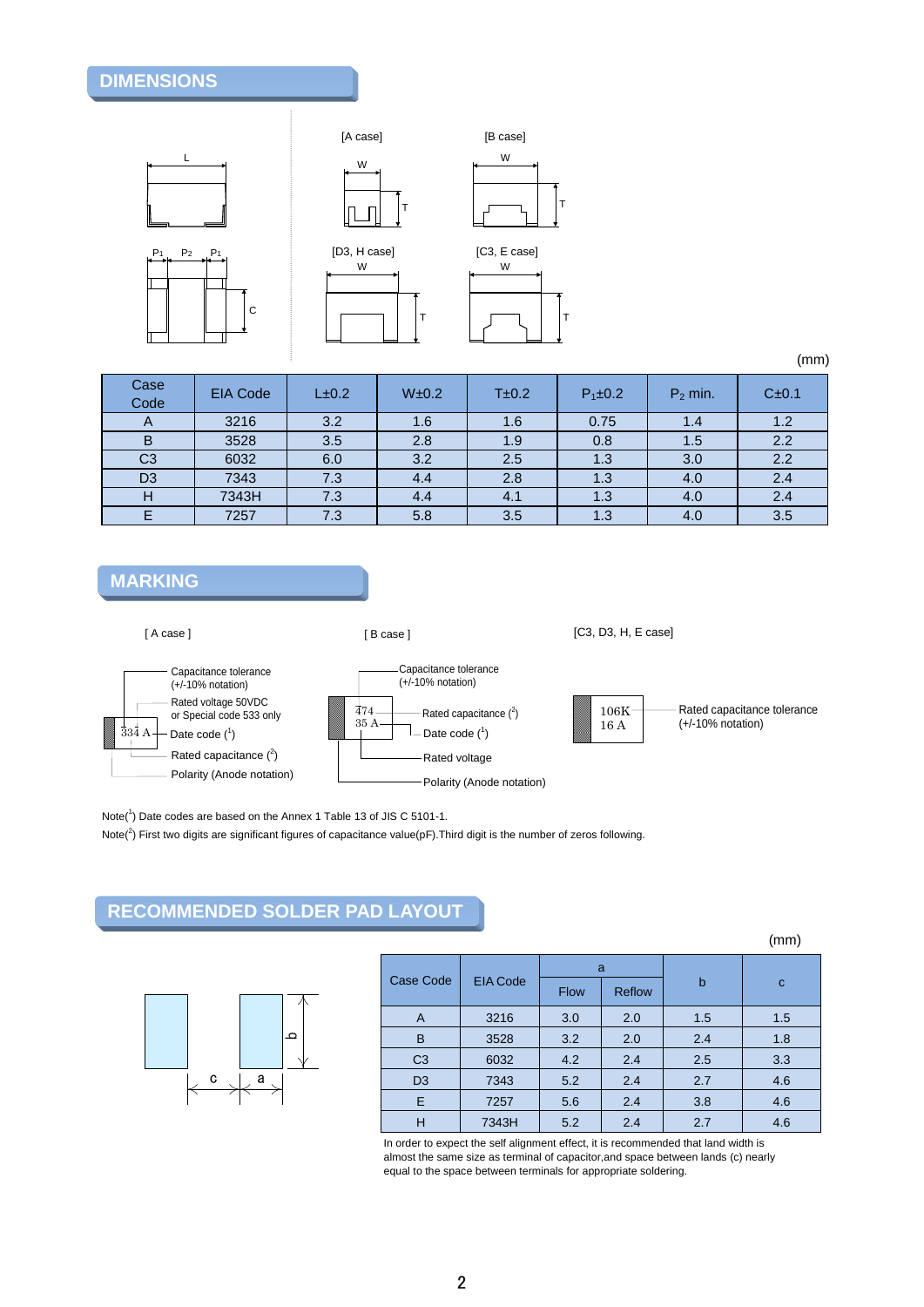# **STANDARD RATING**

| R.V.(VDC)<br>$Cap.(\mu F)$ | $\overline{4}$            | 6.3                | 10             | 16             | 20                      | 25                      | 35                        | 50             |
|----------------------------|---------------------------|--------------------|----------------|----------------|-------------------------|-------------------------|---------------------------|----------------|
| 0.047                      |                           |                    |                |                |                         |                         |                           | $\overline{A}$ |
| 0.068                      |                           |                    |                |                |                         |                         |                           |                |
| 0.1                        |                           |                    |                |                |                         |                         | $\boldsymbol{\mathsf{A}}$ | $\overline{A}$ |
| 0.15                       |                           |                    |                |                |                         |                         | $\overline{A}$            | A, B           |
| 0.22                       |                           |                    |                |                |                         |                         | $\boldsymbol{\mathsf{A}}$ | $\, {\bf B}$   |
| 0.33                       |                           |                    |                |                |                         |                         | $\mathsf{A}$              | $\sf B$        |
| 0.47                       |                           |                    |                |                |                         | $\overline{A}$          | A, B                      | <b>B, C3</b>   |
| 0.68                       |                           |                    |                |                | $\mathsf{A}$            | $\mathsf A$             | $\sf B$                   | C <sub>3</sub> |
| $1.0$                      |                           |                    |                | $\mathsf{A}$   | $\mathsf A$             |                         | $\sf B$                   | C <sub>3</sub> |
| $1.5$                      |                           |                    | $\mathsf A$    | $\mathsf A$    |                         | $\sf B$                 | <b>B, C3</b>              | C3, D3         |
| 2.2                        |                           | $\mathsf A$        | $\mathsf A$    |                | $\sf B$                 | $\sf B$                 | C3                        | D <sub>3</sub> |
| 3.3                        | $\boldsymbol{\mathsf{A}}$ | $\mathsf A$        |                | $\sf B$        | $\overline{\mathsf{B}}$ | C <sub>3</sub>          | C3, D3                    | D <sub>3</sub> |
| 4.7                        | $\mathsf A$               |                    | $\sf B$        | $\sf B$        | C <sub>3</sub>          | C <sub>3</sub>          | C3, D3                    |                |
| $6.8\,$                    |                           | $\sf B$            | $\sf B$        | C3             | C <sub>3</sub>          | C3, D3                  | D <sub>3</sub>            |                |
| 10 <sub>1</sub>            | $\sf B$                   | $\sf B$            | C <sub>3</sub> | C <sub>3</sub> | C <sub>3</sub>          | D <sub>3</sub>          | D3, E                     |                |
| 15                         | $\sf B$                   | C <sub>3</sub>     | C <sub>3</sub> | C <sub>3</sub> | D <sub>3</sub>          | D <sub>3</sub>          | $\mathsf E$               |                |
| 22                         | C <sub>3</sub>            | C <sub>3</sub>     | C <sub>3</sub> | D <sub>3</sub> | D <sub>3</sub>          | $\mathsf E$             | $\boldsymbol{\mathsf{H}}$ |                |
| 33                         | C <sub>3</sub>            | C <sub>3</sub>     | D <sub>3</sub> | D <sub>3</sub> | $\mathsf E$             | $\overline{\mathsf{H}}$ |                           |                |
| 47                         | C <sub>3</sub>            | D <sub>3</sub>     | D <sub>3</sub> | $\mathsf E$    | $\overline{E}$          |                         |                           |                |
| 68                         | D <sub>3</sub>            | D <sub>3</sub>     | $\mathsf E$    | H, E           |                         |                         |                           |                |
| 100                        | D <sub>3</sub>            | ${\sf H}, {\sf E}$ | $\overline{E}$ |                |                         |                         |                           |                |
| 150                        | $\mathsf E$               | $\overline{E}$     |                |                |                         |                         |                           |                |
| 220                        | $\overline{E}$            |                    |                |                |                         |                         |                           |                |

## **CATALOG NUMBERS AND RATING OF STANDARD PRODUCTS**

# February, 2011

| Catalog Number $(^1)(^2)$                    | $U_{R}$<br><b>VDC</b> |    | $U_{\rm S}$<br>$C_R$<br><b>VDC</b><br>μF |     | Case<br>code   | Leakage current(DCL)<br>μA |                |     |                 | <b>Dissipation factor</b> |            |              | ESR $\Omega$ |              |
|----------------------------------------------|-----------------------|----|------------------------------------------|-----|----------------|----------------------------|----------------|-----|-----------------|---------------------------|------------|--------------|--------------|--------------|
|                                              |                       |    | 85°C 125°C                               |     |                |                            | 20℃ 85℃ 125℃   |     | $-55^{\circ}$ C | $20^{\circ}$ C            |            | 85°C · 125°C |              | 10kHz 100kHz |
| 267M 4001 335 <sup>12</sup>                  | $\overline{4}$        | 5  | 3.2                                      | 3.3 | A              | 0.5                        | 5              | 6.3 | 0.08            | 0.06                      | 0.06       | 0.06         | 7.5          | 7.2          |
| 267M 4001 475 <sup>1</sup> <sup>2</sup> 533  |                       |    |                                          | 4.7 | A              | 0.5                        | 5              | 6.3 |                 |                           |            |              | J            | 7.3          |
| 12<br>267M 4001 106                          |                       |    |                                          | 10  | B              | 0.5                        | 5              | 6.3 |                 |                           |            |              | 3.0          | 2.9          |
| 267M 4001 156 <sup>1</sup> <sup>2</sup> 533  |                       |    |                                          | 15  | B              | 0.6                        | 6              | 7.5 |                 |                           |            |              |              | ↓            |
| 267M 4001 226 <sup>1</sup> <sup>2</sup> 720  |                       |    |                                          | 22  | C <sub>3</sub> | 0.9                        | 9              | 11  |                 |                           |            |              | 0.6          | 0.55         |
| 267M 4001 336 <sup>1</sup> <sup>2</sup> 720  |                       |    |                                          | 33  | C <sub>3</sub> | 1.3                        | 13             | 17  |                 |                           |            |              |              |              |
| 267M 4001 476 <sup>1</sup> <sup>2</sup> 720  |                       |    |                                          | 47  | C <sub>3</sub> | 1.9                        | 19             | 24  |                 |                           |            |              |              |              |
| 267M 4001 686 <sup>12</sup> 720              |                       |    |                                          | 68  | D <sub>3</sub> | 2.7                        | 27             | 34  |                 |                           |            |              | 0.5          | 0.45         |
| 267M 4001 107 <sup>1</sup> <sup>1</sup> 2720 |                       |    |                                          | 100 | D <sub>3</sub> | 4.0                        | 40             | 50  | 0.10            | 0.08                      | 0.08<br>n. | 0.08         | J            | 0.47         |
| 267M 4001 157 <sup>1</sup> 2 720             |                       |    |                                          | 150 | Е              | 6.0                        | 60             | 75  |                 |                           |            |              | 0.3          | 0.28         |
| 267M 4001 227 <sup>1</sup> <sup>2</sup> 720  |                       |    |                                          | 220 | E              | 8.8                        | 88             | 110 |                 |                           |            |              |              | 0.27         |
| 267M 6301 225                                | 6.3                   | 8  | 5                                        | 2.2 | A              | 0.5                        | 5              | 6.3 | 0.08            | 0.06                      | 0.06<br>n. | 0.06         | 7.5          | 7.2          |
| 267M 6301 335 $\frac{1}{2}$ 533              |                       |    |                                          | 3.3 | A              | 0.5                        | 5              | 6.3 |                 |                           |            |              |              | 7.3          |
| 1 <sub>2</sub><br>267M 6301 685              |                       |    |                                          | 6.8 | B              | 0.5                        | 5              | 6.3 |                 |                           |            |              | 3.0          | 2.9          |
| 267M 6301 106 <sup>1</sup> <sup>2</sup> 533  |                       |    |                                          | 10  | B              | 0.6                        | 6              | 7.9 |                 |                           |            |              | J            |              |
| 267M 6301 156 <sup>1</sup> <sup>2</sup> 720  |                       |    |                                          | 15  | C <sub>3</sub> | 0.9                        | 9              | 12  |                 |                           |            |              | 1.2          | 1.15         |
| 267M 6301 226 <sup>1</sup> <sup>2</sup> 720  |                       |    |                                          | 22  | C <sub>3</sub> | 1.4                        | 14             | 17  |                 |                           |            |              | 0.6          | 0.55         |
| 267M 6301 336 <sup>1</sup> <sup>2</sup> 720  |                       |    |                                          | 33  | C <sub>3</sub> | 2.1                        | 21             | 26  |                 |                           |            |              |              |              |
| 267M 6301 476 <sup>1</sup> 2 720             |                       |    |                                          | 47  | D <sub>3</sub> | 3.0                        | 30             | 37  |                 |                           |            |              | 0.5          | 0.45         |
| 267M 6301 686 <sup>12</sup> 720              |                       |    |                                          | 68  | D <sub>3</sub> | 4.3                        | 43             | 54  |                 |                           |            |              | J            | 0.47         |
| 267M 6301 107 <sup>1</sup> <sup>2</sup> 720  |                       |    |                                          | 100 | Е              | 6.3                        | 63             | 79  | 0.10            | 0.08                      | 0.08       | 0.08         | 0.3          | 0.28         |
| 267M 6301 107 <sup>1 2</sup>                 |                       |    |                                          | 100 | н              | 6.3                        | 63             | 79  |                 |                           |            |              | 0.5          | 0.45         |
| 267M 6301 157 <sup>1</sup> 2 720             |                       |    |                                          | 150 | E              | 9.5                        | 95             | 118 |                 |                           |            |              | 0.3          | 0.27         |
| 267M 1002 155                                | 10                    | 13 | 8                                        | 1.5 | A              | 0.5                        | 5              | 6.3 | 0.08            | 0.06                      | 0.06       | 0.06         | 7.5          | 7.2          |
| 267M 1002 225 <sup>1</sup> <sup>2</sup> 533  |                       |    |                                          | 2.2 | A              | 0.5                        | 5              | 6.3 |                 |                           |            |              | J            | 7.3          |
| 1 <sub>2</sub><br>267M 1002 475              |                       |    |                                          | 4.7 | в              | 0.5                        | 5              | 6.3 |                 |                           |            |              | 3.0          | 2.9          |
| 267M 1002 685 <sup>1</sup> <sup>2</sup> 533  |                       |    |                                          | 6.8 | B              | 0.7                        | $\overline{7}$ | 8.5 |                 |                           |            |              |              |              |
| 267M 1002 106 <sup>1</sup> <sup>2</sup> 720  |                       |    |                                          | 10  | C <sub>3</sub> | 1.0                        | 10             | 13  |                 |                           |            |              | 1.2          | 1.15         |
| 267M 1002 156 <sup>1</sup> <sup>2</sup> 720  |                       |    |                                          | 15  | C <sub>3</sub> | 1.5                        | 15             | 19  |                 |                           |            |              |              |              |
| 267M 1002 226 <sup>1</sup> <sup>2</sup> 720  |                       |    |                                          | 22  | C <sub>3</sub> | 2.2                        | 22             | 28  |                 |                           |            |              | 0.6          | 0.55         |
| 267M 1002 336 <sup>1</sup> <sup>2</sup> 720  |                       |    |                                          | 33  | D <sub>3</sub> | 3.3                        | 33             | 41  |                 |                           |            |              | 1.0          | 0.95         |
| 267M 1002 476 <sup>1</sup> <sup>2</sup> 720  |                       |    |                                          | 47  | D <sub>3</sub> | 4.7                        | 47             | 59  |                 |                           |            |              | 0.5          | 0.47         |
| 267M 1002 686 <sup>1</sup> <sup>2</sup> 720  |                       |    |                                          | 68  | E              | 6.8                        | 68             | 85  |                 |                           |            |              | 0.4          | 0.38         |
| 267M 1002 107 <sup>1</sup> <sup>2</sup> 720  |                       |    |                                          | 100 | E.             | 10                         | 100            | 125 | 0.10            | 0.08                      | 0.08       | 0.08         | 0.3          | 0.27         |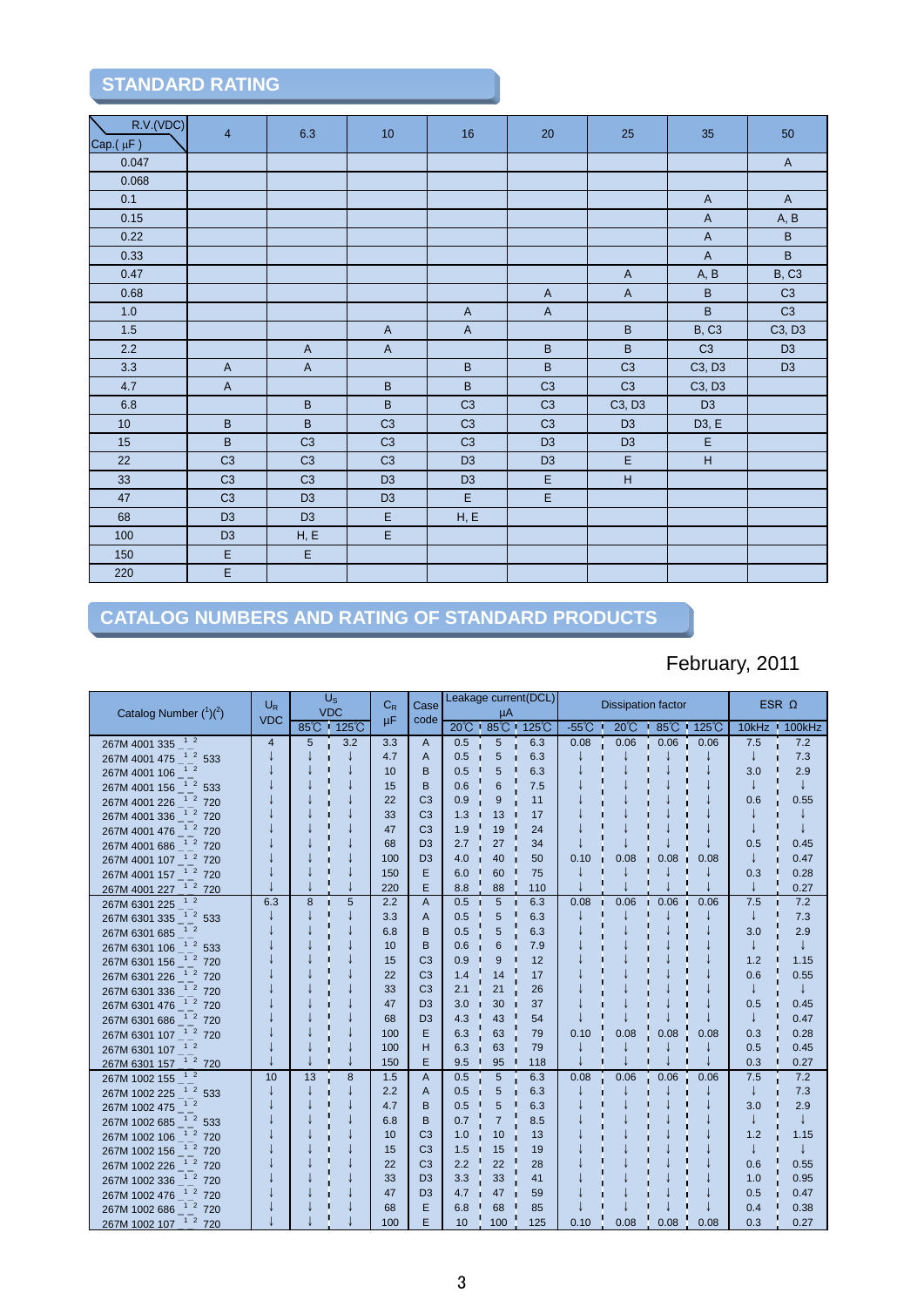|                                                                              | $U_R$      | $U_{\rm S}$      |        | $\mathrm{C_{R}}$ | Case                             |                            | Leakage current(DCL) |            |                         | <b>Dissipation factor</b> |                                    |      | ESR $\Omega$        |                     |
|------------------------------------------------------------------------------|------------|------------------|--------|------------------|----------------------------------|----------------------------|----------------------|------------|-------------------------|---------------------------|------------------------------------|------|---------------------|---------------------|
| Catalog Number $(^1)(^2)$                                                    | <b>VDC</b> | <b>VDC</b>       |        | μF               | code                             |                            | μA                   |            |                         |                           |                                    |      |                     |                     |
|                                                                              | 16         | 85°C 125°C<br>20 | 13     | $\mathbf{1}$     | A                                | $20^{\circ}$ $\sim$<br>0.5 | 85°C 125°C<br>5      | 6.3        | $-55^{\circ}$ C<br>0.05 | $20^{\circ}$ C<br>0.04    | $\cdot$ 85°C $\cdot$ 125°C<br>0.04 | 0.05 | 7.5                 | 10kHz 100kHz<br>7.4 |
| 267M 1602 105 <sup>12</sup><br>267M 1602 155 <sup>1 2</sup> 533              | J          |                  |        | 1.5              | A                                | 0.5                        | $\sqrt{5}$           | 6.3        | 0.08                    | 0.06                      | 0.06<br>- 11                       | 0.06 | $\downarrow$        | ↓                   |
| 267M 1602 335 - 1 2                                                          |            |                  |        | 3.3              | B                                | 0.5                        | 5                    | 6.3        |                         |                           |                                    |      | 3.0                 | 2.9                 |
| 267M 1602 475 $^{-1}$ $^{-2}$ 533                                            |            |                  |        | 4.7              | B                                | 0.8                        | 8                    | 9.4        |                         |                           |                                    |      | $\downarrow$        | ↓                   |
| 267M 1602 685 <sup>-1</sup> <sup>2</sup> 720                                 |            |                  |        | 6.8              | C <sub>3</sub>                   | 1.1                        | 11                   | 14         |                         |                           |                                    |      | 1.2                 | 1.15                |
| 267M 1602 106 <sup>1</sup> 2 720                                             |            |                  |        | 10               | C <sub>3</sub>                   | 1.6                        | 16                   | 20         |                         |                           |                                    |      | ↓                   | 1.17                |
| 267M 1602 156 <sup>-1</sup> <sup>2</sup> 720                                 |            |                  |        | 15               | C <sub>3</sub>                   | 2.4                        | 24                   | 30         |                         |                           |                                    |      | T                   | $\downarrow$        |
| 267M 1602 226 <sup>1</sup> 2 720                                             |            |                  |        | 22               | D <sub>3</sub>                   | 3.5                        | 35                   | 44         |                         |                           |                                    |      | 1.0                 | 0.97                |
| 267M 1602 336 <sup>-1</sup> <sup>2</sup> 720                                 |            |                  |        | 33               | D <sub>3</sub>                   | 5.3                        | 53                   | 66         |                         |                           |                                    |      | $\downarrow$        |                     |
| 267M 1602 476 <sup>1</sup> 2 720                                             |            |                  |        | 47<br>68         | Ε<br>н                           | 7.5<br>11                  | 75<br>110            | 94<br>136  |                         |                           |                                    |      | 0.4<br>$\downarrow$ | 0.38<br>0.39        |
| 267M 1602 686 <sup>1 2</sup><br>267M 1602 686 <sup>1 2</sup> 720             |            |                  |        | 68               | E                                | 11                         | 109                  | 136        |                         |                           |                                    | 0.08 | 0.3                 | 0.27                |
| 267M 2002 684 <sup>1</sup> <sup>2</sup>                                      | 20         | 26               | 16     | 0.68             | A                                | 0.5<br>Г                   | 5                    | 6.3        | 0.05                    | 0.04                      | 0.04                               | 0.05 | 7.5                 | 7.4                 |
| 267M 2002 105 <sup>1</sup> <sup>2</sup> 533                                  |            |                  | J      | $\mathbf{1}$     | A                                | 0.5                        | 5                    | 6.3        |                         |                           |                                    |      | $\downarrow$        | $\downarrow$        |
| 267M 2002 225 <sup>1 2</sup>                                                 |            |                  |        | 2.2              | B                                | 0.5                        | 5                    | 6.3        | 0.08                    | 0.06                      | 0.06                               | 0.06 | 3.0                 | 2.9                 |
| 267M 2002 335 <sup>1</sup> 2 533                                             |            |                  |        | 3.3              | B                                | 0.7                        | $\overline{7}$       | 8.3        |                         |                           |                                    |      | $\downarrow$        | ↓                   |
| 267M 2002 475 <sup>1</sup> 2 720                                             |            |                  |        | 4.7              | C <sub>3</sub>                   | 0.9                        | 9                    | 12         |                         |                           |                                    |      | 1.2                 | 1.15                |
| 267M 2002 685 <sup>12</sup> 720                                              |            |                  |        | 6.8              | C <sub>3</sub>                   | 1.4                        | 14                   | 17         |                         |                           |                                    |      | ↓                   | 1.17                |
| 267M 2002 106 <sup>1</sup> 2 720                                             |            |                  |        | 10               | C <sub>3</sub>                   | 2.0                        | 20                   | 25         |                         |                           |                                    |      | ↓                   | ↓                   |
| 267M 2002 156 <sup>-12</sup> 720                                             |            |                  |        | 15<br>22         | D <sub>3</sub><br>D <sub>3</sub> | 3.0<br>4.4                 | 30<br>44             | 38<br>55   |                         |                           |                                    |      | 1.0<br>$\downarrow$ | 0.97                |
| 267M 2002 226 <sup>1 2</sup> 720<br>267M 2002 336 <sup>-12</sup> 720         |            |                  |        | 33               | Ε                                | 6.6                        | 66                   | 83         |                         |                           |                                    |      | 0.4                 | 0.38                |
| 267M 2002 476 <sup>1</sup> 2 720                                             |            |                  |        | 47               | E                                | 9.4                        | 94                   | 118        |                         |                           |                                    | 0.08 | 0.3                 | 0.27                |
| 267M 2502 474 <sup>1</sup> <sup>2</sup>                                      | 25         | 32               | 20     | 0.47             | A                                | 0.5                        | 5                    | 6.3        | 0.05                    | 0.04                      | 0.04                               | 0.05 | 7.5                 | 7.4                 |
| 267M 2502 684 <sup>1 2</sup> 533                                             |            |                  | J      | 0.68             | A                                | 0.5                        | 5                    | 6.3        |                         |                           |                                    |      | $\downarrow$        | $\downarrow$        |
| 267M 2502 155<br>$1\quad2$                                                   |            |                  |        | 1.5              | B                                | 0.5                        | 5                    | 6.3        | 0.08                    | 0.06                      | 0.06<br>n                          | 0.06 | 3.0                 | 2.9                 |
| 267M 2502 225 <sup>1 2</sup> 533                                             |            |                  |        | 2.2              | B                                | 0.6                        | 6                    | 6.9        |                         |                           |                                    |      | $\downarrow$        | $\downarrow$        |
| 267M 2502 335 <sup>1</sup> 2 720                                             |            |                  |        | 3.3              | C <sub>3</sub>                   | 0.8                        | 8                    | 10         |                         |                           |                                    |      | 1.2                 | 1.18                |
| 267M 2502 475 <sup>1 2</sup> 720                                             |            |                  |        | 4.7              | C <sub>3</sub><br>C <sub>3</sub> | 1.2                        | 12<br>17             | 15         |                         |                           |                                    |      | ↓<br>J              | J                   |
| 267M 2502 685 <sup>1</sup> 2734<br>267M 2502 685 <sup>1 2</sup> 720          |            |                  |        | 6.8<br>6.8       | D <sub>3</sub>                   | 1.7<br>1.7                 | 17                   | 21<br>21   |                         |                           |                                    |      | 1.0                 | 1.17<br>0.98        |
| 267M 2502 106 <sup>1</sup> 2 720                                             |            |                  |        | 10               | D <sub>3</sub>                   | 2.5                        | 25                   | 31         |                         |                           |                                    |      | ↓                   |                     |
| 267M 2502 156 <sup>-12</sup> 734                                             |            |                  |        | 15               | D <sub>3</sub>                   | 3.8                        | 38                   | 47         |                         |                           |                                    |      |                     |                     |
| 267M 2502 226 <sup>-12</sup> 720                                             |            |                  |        | 22               | E                                | 5.5                        | 55                   | 69         |                         |                           |                                    |      | 0.4                 | 0.39                |
| $1\quad2$<br>267M 2502 336                                                   |            |                  |        | 33               | н                                | 8.3                        | 83                   | 103        |                         |                           |                                    |      | 0.7                 | 0.69                |
| 267M 3502 104 <sup>1 2</sup>                                                 | 35         | 44               | 28     | 0.1              | A                                | 0.5                        | 5                    | 6.3        | 0.05                    | 0.04                      | 0.04<br>÷<br>ш                     | 0.05 | 10                  | 9.7                 |
| $1\quad2$<br>267M 3502 154                                                   |            |                  |        | 0.15             | A                                | 0.5                        | 5                    | 6.3        |                         |                           |                                    |      | J                   |                     |
| 267M 3502 224 <sup>1 2</sup>                                                 |            |                  |        | 0.22             | A                                | 0.5                        | 5                    | 6.3        |                         |                           |                                    |      | 7.5                 | 7.4                 |
| 267M 3502 334 <sup>1 2</sup><br>267M 3502 474 <sup>1 2</sup> 533             |            |                  |        | 0.33<br>0.47     | A<br>A                           | 0.5<br>0.5                 | 5<br>5               | 6.3<br>6.3 |                         |                           |                                    |      |                     |                     |
| 267M 3502 474 <sup>1 2</sup>                                                 |            |                  |        | 0.47             | B                                | 0.5                        | 5                    | 6.3        |                         |                           |                                    |      | 3.0                 | 2.9                 |
| 267M 3502 684 <sup>1</sup>                                                   |            |                  |        | 0.68             | в                                | 0.5                        | 5                    | 6.3        |                         |                           |                                    |      |                     |                     |
| 267M 3502 105 <sup>1 2</sup>                                                 |            |                  |        | $\mathbf{1}$     | B                                | 0.5                        | 5                    | 6.3        |                         |                           |                                    |      |                     |                     |
| 267M 3502 155 <sup>1</sup> <sup>2</sup> 533                                  |            |                  |        | 1.5              | B                                | 0.5                        | 5                    | 6.6        | 0.08                    | 0.06                      | 0.06                               | 0.06 |                     |                     |
| 267M 3502 155 <sup>-12</sup> 720                                             |            |                  |        | 1.5              | C <sub>3</sub>                   | 0.5                        | 5                    | 6.6        |                         |                           |                                    |      | 1.2                 | 1.18                |
| 267M 3502 225 <sup>-</sup> <sup>2</sup> 720                                  |            |                  |        | 2.2              | C <sub>3</sub>                   | 0.8                        | 8                    | 9.6        |                         |                           | п                                  |      |                     |                     |
| 267M 3502 335 <sup>1</sup> 2 734                                             |            |                  |        | 3.3              | C <sub>3</sub>                   | 1.2                        | 12                   | 14         |                         |                           | П                                  |      |                     |                     |
| 267M 3502 335 <sup>1</sup> <sup>2</sup> 720                                  |            |                  | ↓<br>J | 3.3              | D <sub>3</sub>                   | 1.2                        | 12                   | 14         |                         |                           | п<br>п                             |      | 1.0                 | 0.98                |
| 267M 3502 475 <sup>-1</sup> 734<br>267M 3502 475 <sup>-12</sup> 720          |            |                  | J      | 4.7<br>4.7       | C <sub>3</sub><br>D <sub>3</sub> | 1.6<br>1.6                 | 16<br>16             | 21<br>21   |                         |                           |                                    |      | 1.2<br>1.0          | 1.17<br>0.98        |
| 267M 3502 685 - <sup>1</sup> 2 720                                           |            |                  |        | 6.8              | D <sub>3</sub>                   | 2.4                        | 24                   | 30         |                         |                           |                                    |      | ↓                   |                     |
| 267M 3502 106 <sup>1 2</sup> 734                                             |            |                  | J      | 10 <sup>°</sup>  | D <sub>3</sub>                   | 3.5                        | 35                   | 44         |                         |                           |                                    |      | $\downarrow$        | J                   |
| 267M 3502 106 <sup>1</sup> 2 720                                             |            |                  |        | 10 <sup>°</sup>  | E                                | 3.5                        | 35                   | 44         |                         |                           |                                    |      | 0.4                 | 0.38                |
| 267M 3502 156 - <sup>1</sup> 2 720                                           |            |                  | ↓      | 15               | E                                | 5.3                        | 55                   | 66         |                         |                           |                                    |      | $\downarrow$        | 0.39                |
| 267M 3502 226 <sup>1 2</sup>                                                 |            |                  |        | 22               | н                                | 7.7                        | 77                   | 96         |                         |                           |                                    |      | 0.7                 | 0.69                |
| 267M 5002 473 $^{12}$                                                        | 50<br>J    | 63               | 40     | 0.047            | A                                | 0.5                        | 5                    | 6.3        | 0.05                    | 0.04                      | ш<br>0.04<br>u.                    | 0.05 | 12                  | 12                  |
| 267M 5002 104 $^{-1}$ $^{-2}$                                                |            | п                | ↓<br>↓ | 0.1              | A                                | 0.5                        | 5                    | 6.3        |                         |                           | п<br>п                             |      | 10<br>$\downarrow$  | 10<br>$\downarrow$  |
| 267M 5002 154 <sup>1 2</sup> 533<br>267M 5002 154 <sup>-1</sup> <sup>2</sup> |            |                  | J      | 0.15<br>0.15     | Α<br>В                           | 0.5<br>0.5                 | $\sqrt{5}$<br>5      | 6.3<br>6.3 |                         |                           | П                                  |      | 5.0                 | 5.0                 |
| 267M 5002 224 <sup>1 2</sup>                                                 |            |                  |        | 0.22             | B                                | 0.5                        | 5                    | 6.3        |                         |                           |                                    |      | $\downarrow$        | ↓                   |
| 267M 5002 334 <sup>1 2</sup>                                                 |            |                  | J      | 0.33             | В                                | 0.5                        | 5                    | 6.3        |                         |                           |                                    |      | 3.0                 | 3.0                 |
| 267M 5002 474 <sup>1 2</sup> 533                                             |            |                  |        | 0.47             | B                                | 0.5                        | 5                    | 6.3        |                         |                           |                                    |      |                     |                     |
| 267M 5002 474 <sup>-12</sup> 720                                             |            |                  |        | 0.47             | C <sub>3</sub>                   | 0.5                        | 5                    | 6.3        |                         |                           |                                    |      |                     |                     |
| 267M 5002 684 <sup>-1</sup> <sup>2</sup> 720                                 |            |                  |        | 0.68             | C <sub>3</sub>                   | 0.5                        | 5                    | 6.3        |                         |                           |                                    |      |                     |                     |
| 267M 5002 105 <sup>1 2</sup> 720                                             |            |                  | J      | $\mathbf{1}$     | C <sub>3</sub>                   | 0.5                        | 5                    | 6.3        |                         |                           |                                    |      |                     |                     |
| 267M 5002 155 <sup>1 2</sup> 734                                             |            |                  | J      | 1.5              | C <sub>3</sub>                   | 0.8                        | 8                    | 9.4        | 0.08                    | 0.06                      | п<br>0.06                          | 0.06 | 1.2                 | 1.2                 |
| 267M 5002 155 <sup>1</sup> <sup>2</sup> 720                                  |            |                  |        | 1.5              | D <sub>3</sub>                   | 0.8                        | 8                    | 9.4        |                         |                           | п<br>↓                             |      | 1.5<br>$\downarrow$ | 1.5<br>$\downarrow$ |
| 267M 5002 225 <sup>-12</sup> 720<br>267M 5002 335 <sup>1</sup> 2 734         |            |                  |        | 2.2<br>3.3       | D <sub>3</sub><br>D <sub>3</sub> | 1.1<br>$1.7 +$             | 11<br>17<br>u        | 14<br>21   |                         | ↓<br>J                    | T.<br>п<br>п<br>J<br>п             |      | 1.0<br>п            | 1.0                 |
|                                                                              |            |                  |        |                  |                                  |                            |                      |            |                         |                           |                                    |      |                     |                     |

 $*U_R$  = Rated Voltage U<sub>S</sub> = Surge Voltage C<sub>R</sub> = Capacitance<br>Note1 : For Capacitance Tolerance , insert "K" or "M" into \_<sup>1</sup>

Note2 : For Reeled Package, insert "R", "L", "P" or "N" into \_2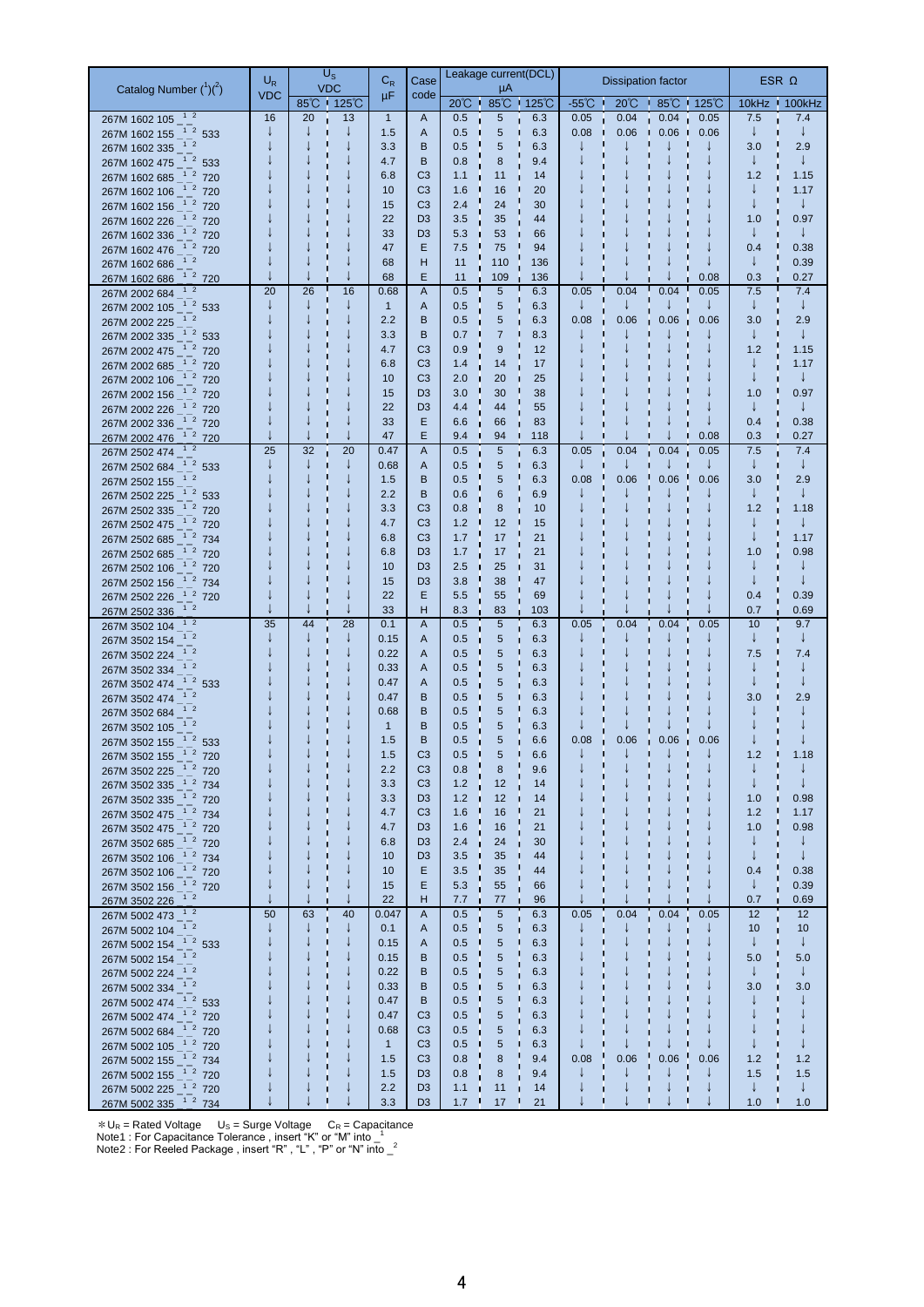# **PERFORMANCE**

| No.            | Performance<br>Item              |                                                                                           |                                                                                                                                                                                                                                                 | <b>Test method</b>                                                                                                                                                                                                                                                                                  |
|----------------|----------------------------------|-------------------------------------------------------------------------------------------|-------------------------------------------------------------------------------------------------------------------------------------------------------------------------------------------------------------------------------------------------|-----------------------------------------------------------------------------------------------------------------------------------------------------------------------------------------------------------------------------------------------------------------------------------------------------|
| $\mathbf{1}$   | Leakage Current (µA)             |                                                                                           | Shall not exceed 0.01 CV or 0.5 whichever is<br>greater.                                                                                                                                                                                        | JIS C 5101-1, 4.9<br>Applied Voltage:<br>Rated Voltage for 5 min.<br>Temperature: 20°C                                                                                                                                                                                                              |
| $\overline{2}$ | Capacitance (µF)                 |                                                                                           | Shall be within tolerance of the nominal value<br>specified.                                                                                                                                                                                    | JIS C 5101-1, 4.7<br>Frequency: 120 Hz± 20%<br>Voltage: 0.5Vrms+1.5~2VDC<br>Temperature: 20°C                                                                                                                                                                                                       |
| 3              | <b>Dissipation Factor</b>        |                                                                                           | Shall not exceed the values shown in CATALOG<br><b>NUMBERS</b><br>AND<br><b>RATING</b><br>OF.<br><b>STANDARD</b><br>PRODUCTS.                                                                                                                   |                                                                                                                                                                                                                                                                                                     |
| $\overline{4}$ | <b>ESR</b>                       | (Equivalent series resistance)                                                            | Shall not exceed the values shown in CATALOG<br><b>NUMBERS</b><br><b>AND</b><br><b>RATING</b><br><b>STANDARD</b><br>OF.<br>PRODUCTS.                                                                                                            | Temperature: 20°C<br>Frequency: 10 kHz or 100kHz<br>Temperature: 20°C                                                                                                                                                                                                                               |
|                | Characteristics                  | at High and LowTemperature                                                                |                                                                                                                                                                                                                                                 | JIS C 5101-1, 4.29                                                                                                                                                                                                                                                                                  |
|                | Step1                            | Leakage<br>Current<br>Capacitance<br><b>Dissipation</b><br>Factor                         | Shall not exceed the value in No.1.<br>Shall be within the specified tolerance.<br>Shall not exceed the values shown in CATALOG<br>AND<br><b>NUMBERS</b><br>RATING<br>OF O<br><b>STANDARD</b><br>PRODUCTS.                                      | Measuring temperature : $20 \pm 2^{\circ}$ C                                                                                                                                                                                                                                                        |
|                | Step2                            | Capacitance<br>Change<br><b>Dissipation</b><br>Factor                                     | Shall be within $\pm$ 10% of the value at Step 1.<br>Shall not exceed the values shown in CATALOG<br>NUMBERS AND<br>RATING OF<br><b>STANDARD</b><br>PRODUCTS.                                                                                   | Measuring temperature : $-55 \pm 3$ °C                                                                                                                                                                                                                                                              |
|                | Step3                            | Leakage<br>Current<br>Capacitance<br>Change<br><b>Dissipation</b><br>Factor               | Shall not exceed the value in No.1.<br>Shall be within $\pm 2\%$ of the value at Step 1.<br>Shall not exceed the values shown in CATALOG<br>NUMBERS AND<br>RATING OF<br><b>STANDARD</b><br>PRODUCTS.                                            | Measuring temperature : $20 \pm 2^{\circ}$ C                                                                                                                                                                                                                                                        |
| 5              | Step4                            | Leakage<br>Current<br>Capacitance<br>Change<br><b>Dissipation</b><br>Factor               | Shall not exceed 0.1 CV or 5 whichever is greater.<br>Shall be within $\pm$ 10% of the value at Step 1.<br>Shall not exceed the values shown in CATALOG<br><b>STANDARD</b><br>NUMBERS AND<br><b>RATING</b><br>OF.<br>PRODUCTS.                  | Measuring temperature : $85 \pm 2^{\circ}$ C                                                                                                                                                                                                                                                        |
|                | Step5                            | Leakage<br>Current<br>Capacitance<br>Change<br>Dissipation<br>Factor                      | Shall not exceed 0.125 CV or 6.3 whichever is<br>greater.<br>Shall be within $\pm$ 15% of the value at Step 1.<br>Shall not exceed the values shown in CATALOG<br><b>RATING</b><br>NUMBERS<br><b>AND</b><br>OF.<br><b>STANDARD</b><br>PRODUCTS. | Measuring temperature : $125 \pm 2^{\circ}$ C<br>Measuring voltage:<br>Derated voltage at 125°C                                                                                                                                                                                                     |
|                | Step6                            | Leakage<br>Current<br>Capacitance<br>Change<br><b>Dissipation</b><br>Factor               | Shall not exceed the value in No.1.<br>Shall be within $\pm 2\%$ of the value at Step 1.<br>Shall not exceed the values shown in CATALOG<br><b>NUMBERS</b><br><b>AND</b><br><b>RATING</b><br><b>STANDARD</b><br>OF.<br>PRODUCTS.                | Measuring temperature : $20 \pm 2^{\circ}$ C                                                                                                                                                                                                                                                        |
| 6              | Surge                            | Leakage<br>Current<br>Capacitance<br>Change<br><b>Dissipation</b><br>Factor<br>Appearance | Shall not exceed the value in No.1.<br>Shall be within $\pm$ 5% of initial value.<br>Shall not exceed the value in No.3.<br>There shall be no evidence of mechanical damage.                                                                    | JIS C 5101-1, 4.26<br>temperature<br>Test<br>applied<br>and<br>voltage:<br>To each half of specimens<br>$85 \pm 2$ °C.<br>$\bullet$<br>$125 \pm 2^{\circ}$ C<br>Applied Voltage :DC surge voltage<br>Series protective resistance : 1000 $\Omega$<br>Discharge resistance : 1000 $\Omega$           |
| 7              | <b>Shear Test</b>                |                                                                                           | No exfoliation between lead terminal and board.                                                                                                                                                                                                 | JIS C 5101-1, 4.34<br>Capacitors mounted under conditions<br>JIS C 5101-1, 4.33 are used as<br>specimens.<br>· Soldering: Indirect heating<br>$\cdot$ Temperature : 240 $\pm$ 10°C<br>• Duration : 10s or less<br>Applied pressure: 5N<br>Duration : $10 \pm 1$ s                                   |
| 8              | Substrate<br><b>Bending Test</b> | Capacitance<br>Appearance                                                                 | Initial value to remain steady during measurement.<br>There shall be no evidence of mechanical damage.                                                                                                                                          | JIS C 5101-1, 4.35<br>Bending: 3 mm<br>Duration:5s                                                                                                                                                                                                                                                  |
| 9              | Vibration                        | Capacitance<br>Appearance                                                                 | Initial value to remain steady during measurement.<br>There shall be no evidence of mechanical damage.                                                                                                                                          | JIS C 5101-1, 4.17<br>Frequency range:<br>$10 \sim 55$ Hz Swing width: 1.5 mm<br>Vibration direction:<br>3 directions with mutually right-angled<br>Duration: 2 hours in each of these<br>mutually perpendicular directions<br>(total 6 hours)<br>Mounting:<br>Solder terminal to the printed board |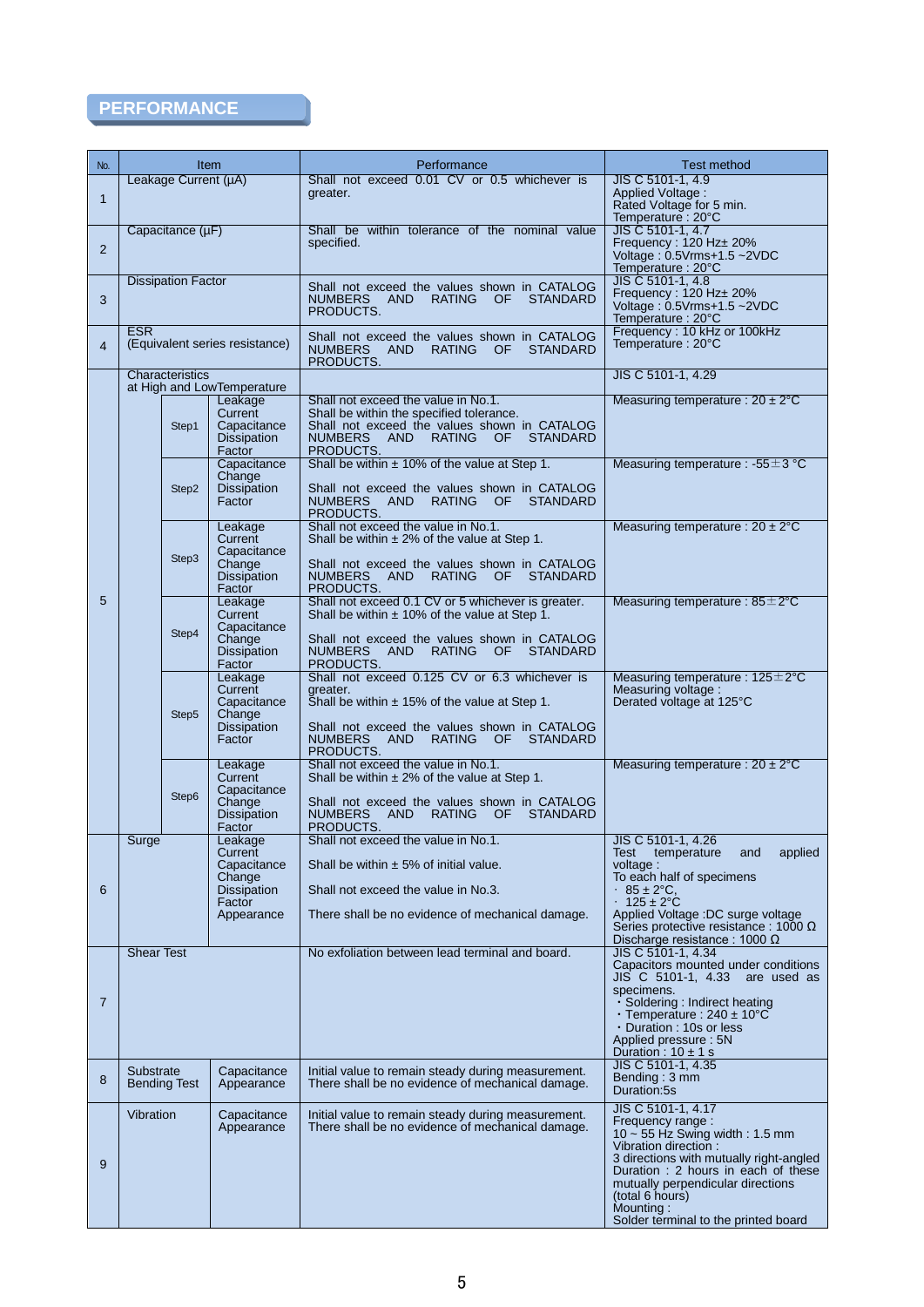| No. | <b>Item</b>                           |                                                                                           | Performance                                                                                                                                                                                                                                     | <b>Test method</b>                                                                                                                                                                                                                                                     |
|-----|---------------------------------------|-------------------------------------------------------------------------------------------|-------------------------------------------------------------------------------------------------------------------------------------------------------------------------------------------------------------------------------------------------|------------------------------------------------------------------------------------------------------------------------------------------------------------------------------------------------------------------------------------------------------------------------|
| 10  | <b>Shock</b>                          |                                                                                           | There shall be no intermittent contact of 0.5 ms or<br>greater, short, or open. Nor shall there be any spark<br>discharge, insulation breakdown, or evidence of<br>mechanical damage.                                                           | JIS C 5101-1, 4.19<br>Peak acceleration : 490 m/s <sup>2</sup><br>Duration: 11 ms<br>Wave form: Half-sine                                                                                                                                                              |
| 11  | Solderability                         |                                                                                           | Shall be covered to over 3/4 of terminal surface by<br>new soldering.                                                                                                                                                                           | JIS C 5101-1, 4.15<br>Solder temperature : $230 \pm 5^{\circ}$ C<br>Dipping time: 3 to 5 s<br>Dipping depth : Terminal shall be<br>dipped into melted solder.                                                                                                          |
| 12  | Resistance<br>to<br>Soldering<br>Heat | Leakage<br>Current<br>Capacitance<br>Change<br><b>Dissipation</b><br>Factor<br>Appearance | Shall not exceed the value in No.1.<br>Shall be within $\pm$ 3% of initial value.<br>For $6.3V-100\mu F$ (H) only within $\pm 5\%$ of initial value.<br>Shall not exceed the value in No.3.<br>There shall be no evidence of mechanical damage. | JIS C 5101-1, 4.14<br>One of the following methods<br>(a) Complete dipping method<br>Solder temperature: $260 \pm 5^{\circ}$ C<br>Dipping time: $10 \pm 1$ s<br>(b) Terminal dipping method<br>Solder temperature: $260 \pm 5^{\circ}$ C<br>Dipping time: $10 \pm 1$ s |
| 13  | Component<br>solvent<br>resistance    | Leakage<br>Current<br>Capacitance<br>Change<br><b>Dissipation</b><br>Factor               | Shall not exceed the value in No.1.<br>Shall be within $\pm$ 3% of initial value.<br>Shall not exceed the value in No.3.                                                                                                                        | JIS C 5101-1, 4.31<br>Temperature: $23 \pm 5^{\circ}$ C<br>Dipping time : $5 \pm 0.5$ min.<br>Conditioning: JIS C 0052 method 2<br>Solvent: 2-propanol<br>(Isopropyl alcohol)                                                                                          |
| 14  | Solvent<br>resistance<br>of marking   | <b>Visual</b><br>examination                                                              | After the test the marking shall be legible.                                                                                                                                                                                                    | JIS C 5101-1, 4.32<br>Temperature: $23 \pm 5^{\circ}$ C<br>Dipping time : $5 \pm 0.5$ min.<br>Conditioning: JIS C 0052 method 1<br>Solvent: 2-propanol<br>(Isopropyl alcohol)<br>Rubbing material : cotton wool                                                        |
| 15  | Rapid<br>Change of<br>Temperature     | Leakage<br>Current<br>Capacitance<br>Change<br><b>Dissipation</b><br>Factor<br>Appearance | Shall not exceed the value in No.1.<br>Shall be within $\pm$ 5% of initial value.<br>Shall not exceed the value in No.3.<br>There shall be no evidence of mechanical damage.                                                                    | JIS C 5101-1, 4.16<br>Step 1 : $-55 \pm 3^{\circ}C$ , $30 \pm 3$ min.<br>Step 2 : 25 *5 °C, 3 min. max.<br>Step $3:125 \pm 2^{\circ}$ C, $30 \pm 3$ min.<br>Step 4 : 25 <sup>+10</sup> °C, 3 min. max.<br>Number of cycles: 5                                          |
| 16  | Damp heat,<br>Steady state            | Leakage<br>Current<br>Capacitance<br>Change<br><b>Dissipation</b><br>Factor<br>Appearance | Shall not exceed the value in No.1.<br>Shall be within $\pm$ 5% of initial value.<br>Shall not exceed the value in No.3.<br>There shall be no evidence of mechanical damage.                                                                    | JIS C 5101-1, 4.22<br>Temperature: $40 \pm 2^{\circ}$ C<br>Moisture: $90 \sim 95\%RH$<br>Duration : 500 $^{+24}$ h                                                                                                                                                     |
| 17  | Endurance                             | Leakage<br>Current<br>Capacitance<br>Change<br><b>Dissipation</b><br>Factor<br>Appearance | Shall not exceed 125% of the value in No.1.<br>Shall be within $\pm$ 10% of initial value.<br>Shall not exceed the value in No.3.<br>There shall be no evidence of mechanical damage.                                                           | JIS C 5101-1, 4.23<br>applied<br>Test temperature<br>and<br>voltage:<br>$85 \pm 2^{\circ}$ C and rated voltage or<br>125 $\pm$ 3°C and 2/3 $\times$ rated voltage<br>Duration : $2000_{0}^{+72}$ h<br>Power supply impedance : 3 $\Omega$ or less                      |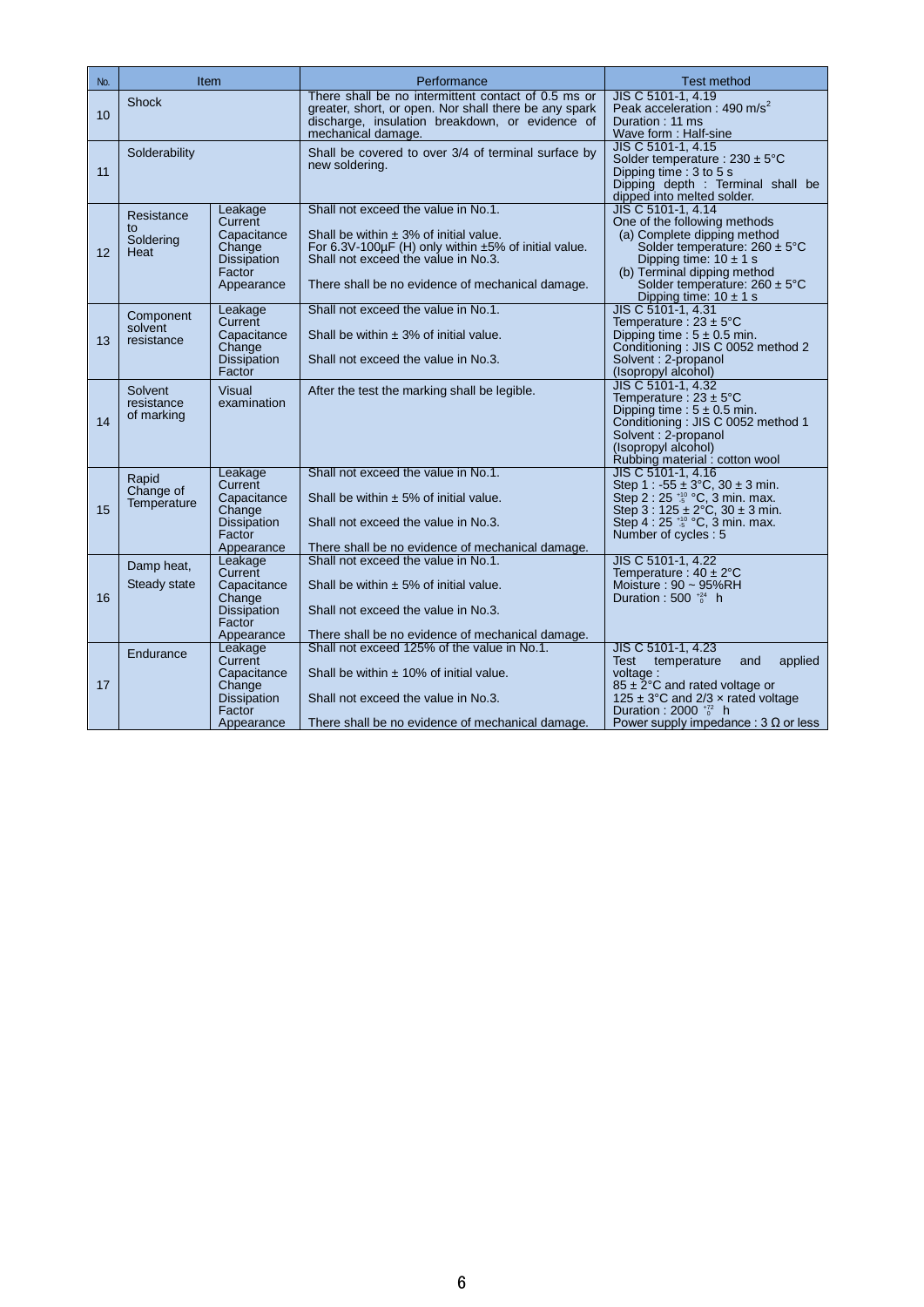## **FREQUENCY CHARACTERISTICS**



## **TEMPERATURE CHARACTERISTICS**

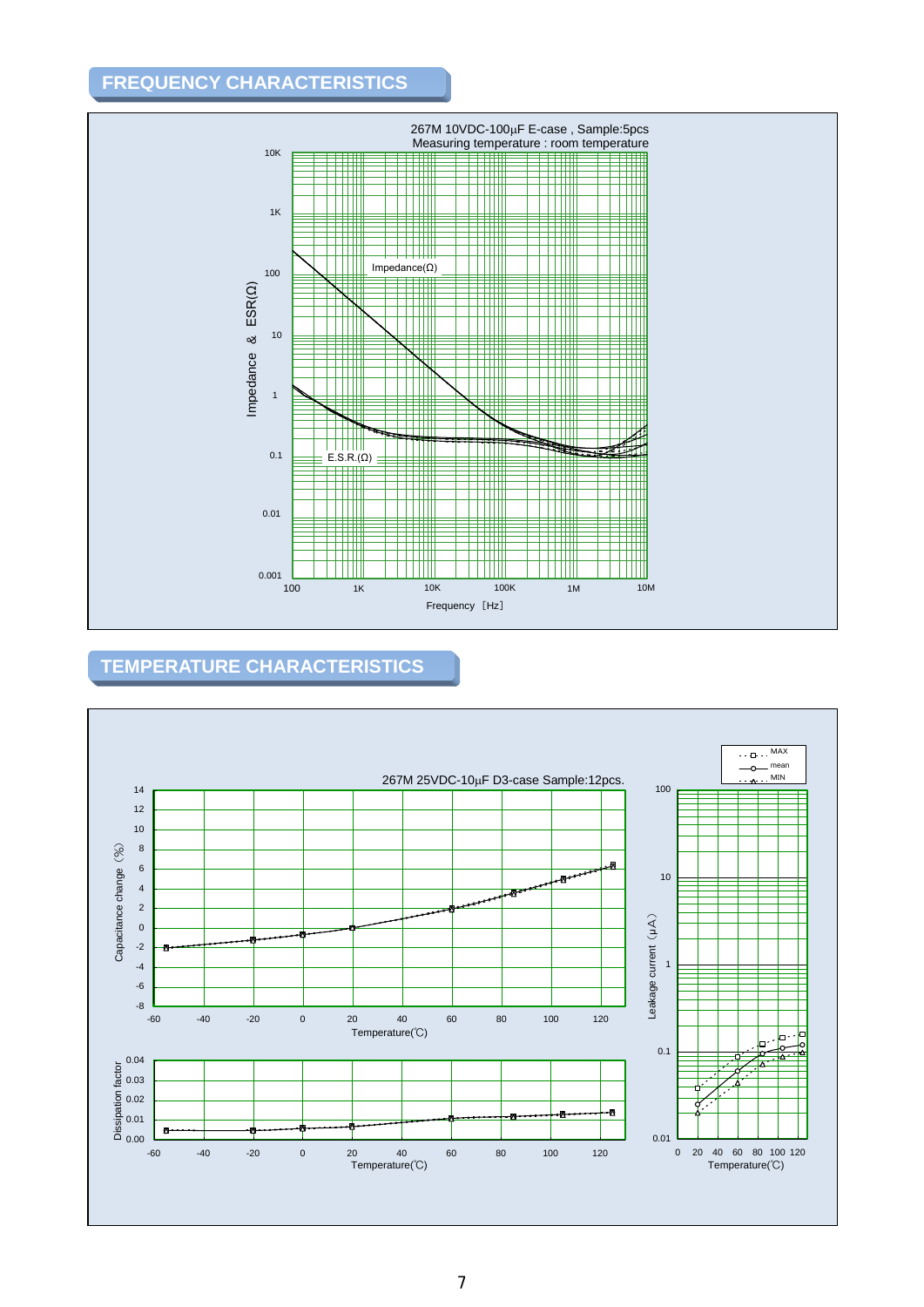### **DAMP HEAT, STEADY STATE 40**℃**, 95%RH**



## **ENDURANCE 85**℃**, RATED VOLTAGE**

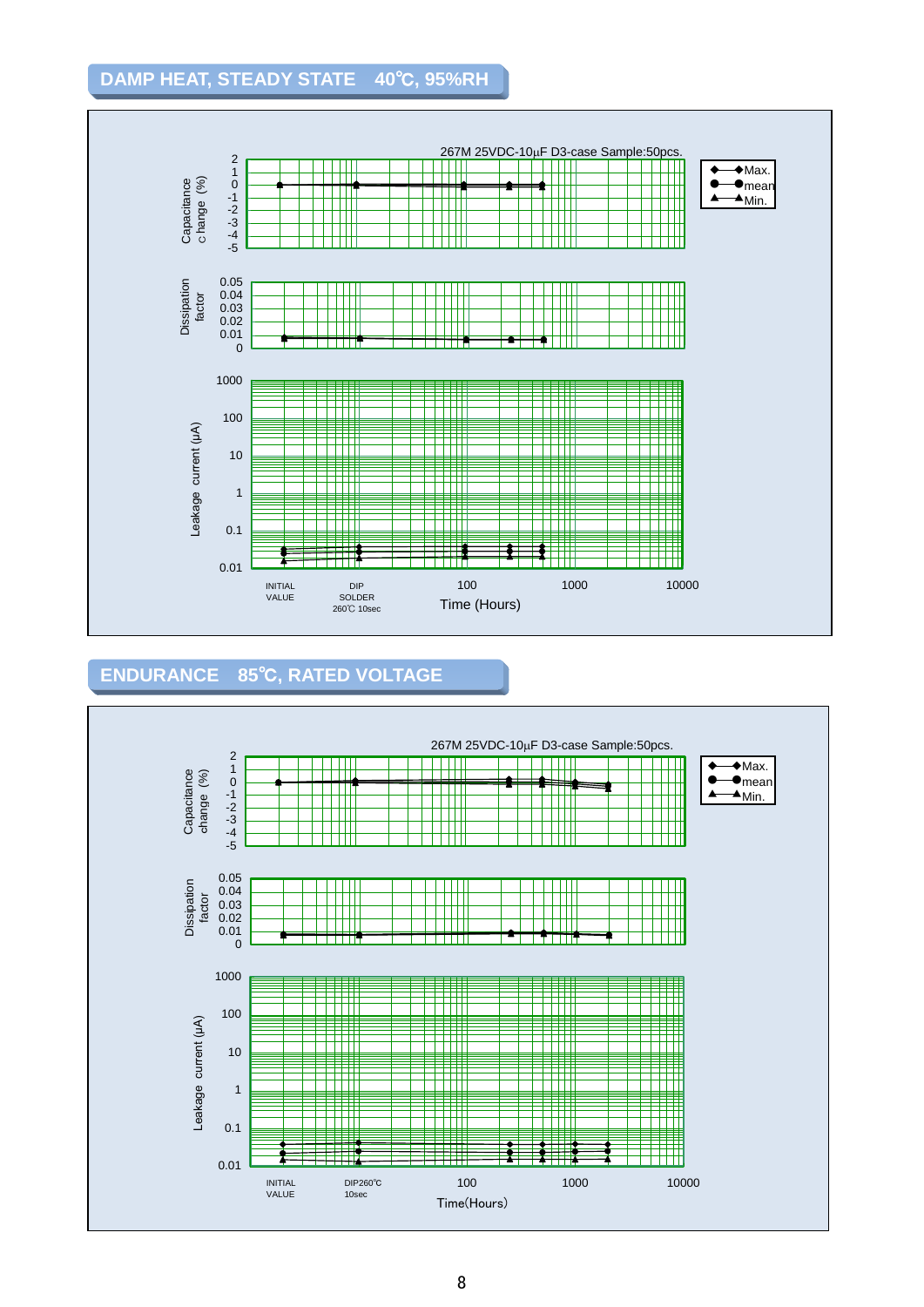### **Application Notes for Tantalum Solid Electrolytic Capacitor**

#### **1. Operating Voltage**

Tantalum Solid Electrolytic Capacitor shall be operated at the rated voltage or lower.

Rated voltage: The "rated voltage" refers to the maximum DC voltage that is allowed to be continuously applied between the capacitor terminals at the rated temperature.

Surge voltage: The "surge voltage" refers to the voltage that is allowed to be instantaneously applied to the capacitor at the rated temperature or the maximum working temperature. The capacitor shall withstand the voltage when a 30-second cycle of application of the voltage through a 1000 Ω series resistance is repeated 1000 times in 6-minute periods.

When designing the circuit, the equipment's required reliability must be considered and appropriate voltage derating must be performed.

#### **2. Application that contain AC Voltage**

Special attention to the following 3 items.

(1) The sum of the DC bias voltage and the positive peak value of the AC voltage should not exceed the rated voltage.

- (2) Reverse voltage should not exceed the allowable values of the negative peak AC voltage.
- (3) Ripple current should not exceed the allowable values.

#### **3. Reverse Voltage**

Tantalum solid electrolytic capacitor is polarity. Please do not impress reverse voltage. As well, please confirm the potential of the tester beforehand when both ends of the capacitor are checked with the tester etc.

#### **4. Permissible Ripple Current**

The permissible ripple current and voltage at about 100 kHz or higher can be determined by the following formula from the permissible power loss (Pmax value)shown in Table 1 and the specified ESR value. However, when the expected operating temperature is higher than room temperature, determine the permissible values multiplying the Pmax value by the specified

multiplier (Table 2). For the permissible values at different frequencies, consult our Sales Department.

$$
P=1^2 \times ESR \text{ or } P=\frac{E^2 \times ES}{Z^2}
$$

sible ripple current 
$$
Imax = \sqrt{\frac{P \text{ max}}{ESR}}
$$
 (*Arms*)

Permissible rip

$$
P = \frac{1}{\text{p}} \cdot \frac{1}{\text{p}} \cdot \frac{1}{\text{p}} \cdot \frac{1}{\text{p}} \cdot \frac{1}{\text{p}}
$$
\n
$$
P = \frac{1}{\text{p}} \cdot \frac{1}{\text{p}}
$$
\n
$$
P = \frac{1}{\text{p}}
$$
\n
$$
P = \frac{1}{\text{p}}
$$

 *= Imax× Z (Vrms)*

Imax : Permissible ripple current at regulated frequency (Arms : RMS value)

Emax : Permissible ripple voltage at regulated frequency (Vrms : RMS value)

Permis

Pmax : Permissible power loss (W)

ESR : Specified ESR value at regulated frequency (Ω)

Z : Impedance at regulated frequency (Ω)

*E ESR*

#### Table 1 Permissible power loss Table 2 Pmax multiplier at each operating temperature

| Case size      | <b>W</b><br>Pmax | Operating temperature (°C) | <b>Multiplier</b> |
|----------------|------------------|----------------------------|-------------------|
|                | 0.045            | OF<br>دے                   | . J               |
|                | 0.050            | 55                         | 0.9               |
| $\sim$<br>w    | 0.065            |                            |                   |
| D <sub>3</sub> | 0.085            | 85                         | v.c               |
|                | 0.100            | 125                        |                   |
|                | 0.105            |                            |                   |

Note: Above values are measured at 0.8t glass epoxy board mounting in free air and may be changed depending on the kind of board, packing density, and air convection

condition. Please consult us if calculated power loss value

is different from above list of P max value.

#### **5. Application on low-impedance circuit**

The failure rate of low impedance circuit at 0.1Ω/V is about five times greater than that of a 1Ω/V circuit. To curtail this higher failure rate, tantalum capacitors used in low impedance circuits, such as filters for power supplies, particularly switching power supplies, or for noise by-passing, require that operating voltage be derated to less than half of the rated voltage. Actually, less than 1/3 of the rated voltage is recommended.

#### **6. Non Polar Application(BACK TO BACK)**

Tantalum capacitors can be used as a non-polar unit if two capacitors are connected "BACK-TO-BACK" when reserve voltage is applied at a more than permissible value, or in a purely AC circuit. The two capacitors should both be of the same rated voltage and capacitance tolerance, and they should both be twice the required capacitance value.  $+$   $\mathbf{v}$   $\mathbf{v}$   $\mathbf{v}$   $\mathbf{v}$   $\mathbf{v}$   $\mathbf{v}$   $\mathbf{v}$   $\mathbf{v}$   $\mathbf{v}$   $\mathbf{v}$   $\mathbf{v}$   $\mathbf{v}$   $\mathbf{v}$   $\mathbf{v}$   $\mathbf{v}$   $\mathbf{v}$   $\mathbf{v}$   $\mathbf{v}$   $\mathbf{v}$   $\mathbf{v}$   $\mathbf{v}$   $\mathbf{v}$   $\mathbf{v}$   $\mathbf{v}$ 

Ripple Voltage: Permissible Ripple Voltage shall not exceed the value allowed for either C1 or C2 (This will be the same, as the capacitors should be identical.)



Capacitance:  $(C1 \times C2) / (C1 + C2)$ 

Leakage Current: If terminal A is (+), the Leakage Current will be equal to C1's Leakage Current.

If terminal B is (+), the Leakage Current will be equal to C2's Leakage Current.

#### **7. Soldering 7.1. Preheating**

To obtain optimal reliability and solderability conditions, capacitors should be pre-heated at 130 to 200 °C for approximately 60 to 120 seconds.

#### **7.2. Soldering**

The body of the capacitor shall not exceed 260 °C during soldering.

(1) Reflow Soldering

Reflow soldering is a process in which the capacitors are mounted on a printed board with solder paste. There are two methods of Reflow Soldering: Direct and Atmospheric Heat.

· Direct Heat (Hot plate)

During the Direct Heat method, the capacitor has been positioned on a printed board, which is then placed upon a hot plate. The capacitor maintains a lower temperature than the substrate, which in turn stays at a lower temperature than the hot plate. · Atmospheric Heat